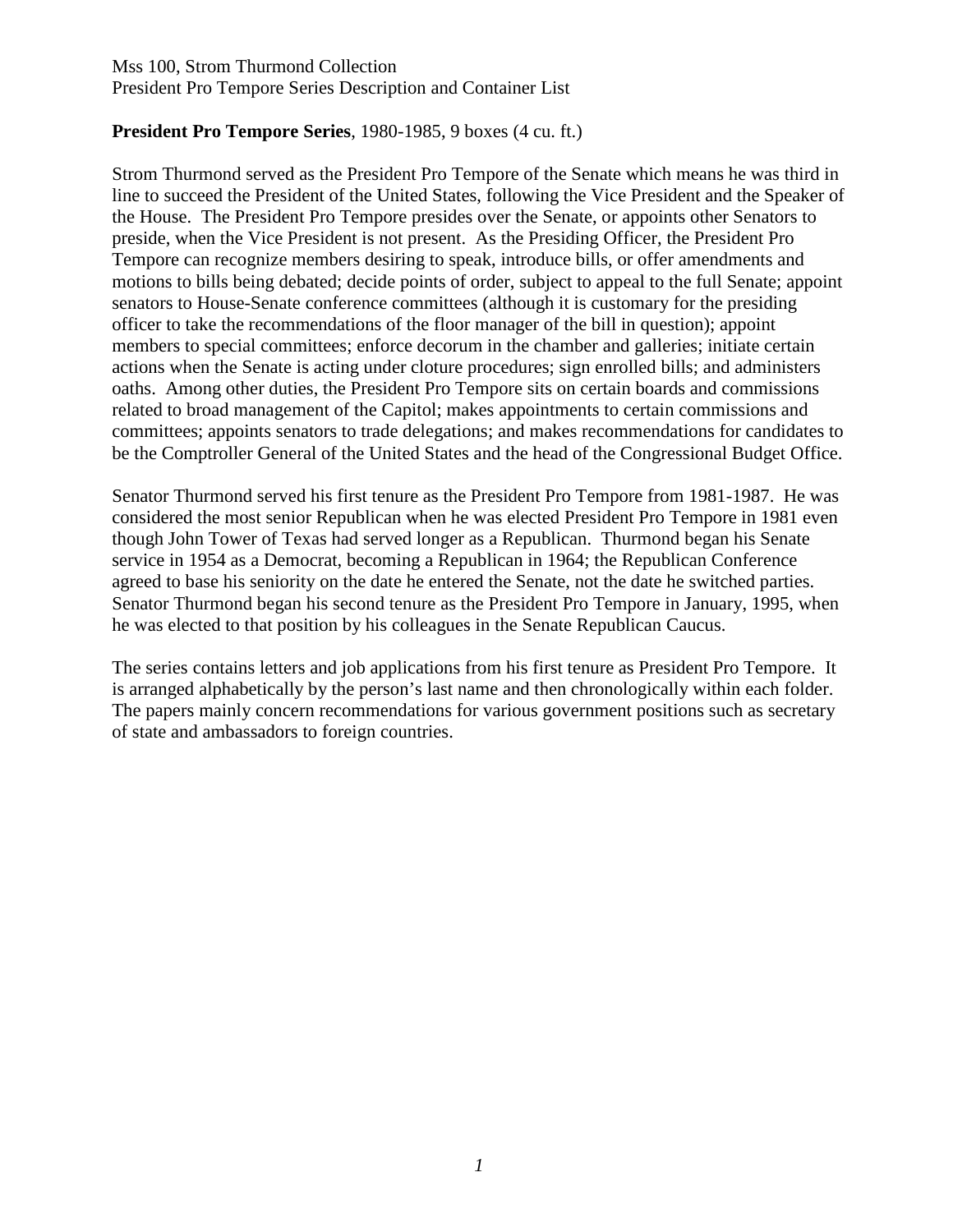| <u>Box</u> | Folder | Title                                                       |
|------------|--------|-------------------------------------------------------------|
|            |        | Abrams, Bernard W.; January 14-February 23, 1981            |
|            |        | Adair, Alvis V.; March 12-June 5, 1981                      |
|            |        | Adams, Arlin M.; July 6, 1981                               |
|            |        | Adams, Martin R.; June 19, 1981                             |
|            |        | Adams, Oliver; June 9, 1981                                 |
|            |        | Alaimo, Anthony A.; March 29, 1984                          |
|            |        | Alston, Volney L., III; March 3, 1981                       |
|            |        | Altimari, Francis X.; October 19, 1982                      |
|            |        | Anderson, Gerald F.; September 9, 1982-March 1, 1984        |
|            |        | Anderson, James C.; December 16, 1982-January 20, 1983      |
|            |        | Anderson, Sherman L.; October 16, 1981-May 20, 1982         |
|            |        | Andewelt, Roger B.; April 30-June 26, 1984                  |
|            |        | Andre, Frederic N.; January 13, 1980-February 4, 1981       |
|            |        | Angrisani, Albert; February 23-March 16, 1981               |
|            |        | Anthony, Robert A.; March 17, 1982-January 6, 1984          |
|            |        | Arden, Michael; August 3-17, 1982                           |
|            |        | Armer, Leon N.; May 29, 1981                                |
|            |        | Arnett, Ray; April 9, 1981                                  |
|            |        | Ashbrook, Barbara; June 22-October 13, 1982                 |
|            |        | Ashcroft, John; November 12-25, 1980                        |
|            |        | Ashworth, Richard A.; March 16, 1981-August 1, 1983         |
|            |        | Auchter, Thorne G.; November 21, 1980-March 7, 1981         |
|            |        | Auslander, Charles E., Jr.; November 25, 1980-June 22, 1984 |
|            |        | Austad, Mark Evans; December 16, 1980                       |
|            |        | Avedisian, Armen G.; May 26-July 17, 1981                   |
|            |        | Bacon, Sylvia; April 1-26, 1982                             |
|            |        | Bagwell, David; July 13, 1981                               |
|            |        | Baker, James A., III; November 28, 1970                     |
|            |        | Baker, John; January 22-March 19, 1981                      |
|            |        | Baldwin, Donald; January 13-March 23, 1981                  |
|            |        | Baldwin, Joan B. ("Jody"); February 23-March 22, 1983       |
|            |        | Balitzer, Alfred; January 27-February 18, 1982              |
|            |        | Ball, George F.; September 16-28, 1983                      |
|            |        | Barker, Sarah Evans; November 17-December 15, 1983          |
|            |        | Barnett, Joe; October 19, 1982                              |
|            |        | Bartlett, Joe; October 31, 1983                             |
|            |        | Bateman, Herbert H.; August 21, 1981                        |
|            |        | Beard, Hugh Joseph, Jr.; December 22, 1980-January 15, 1981 |
|            |        | Beary, John F., III; January 11-25, 1982                    |
|            |        | Becker, Benton L.; November 18, 1980-September 16, 1981     |
|            |        | Becker, Ralph E.; January 8, 1980-February 1, 1984          |
|            |        | Behn, John L.; January 19-February 20, 1981                 |
|            |        | Bell, Jay Lee; April 21-May 9, 1983                         |
|            |        | Bell, Ted H.; November 19, 1980-January 27, 1981            |
|            |        | Bell, Theron J.; December 7, 1983-May 3, 1984               |
|            |        |                                                             |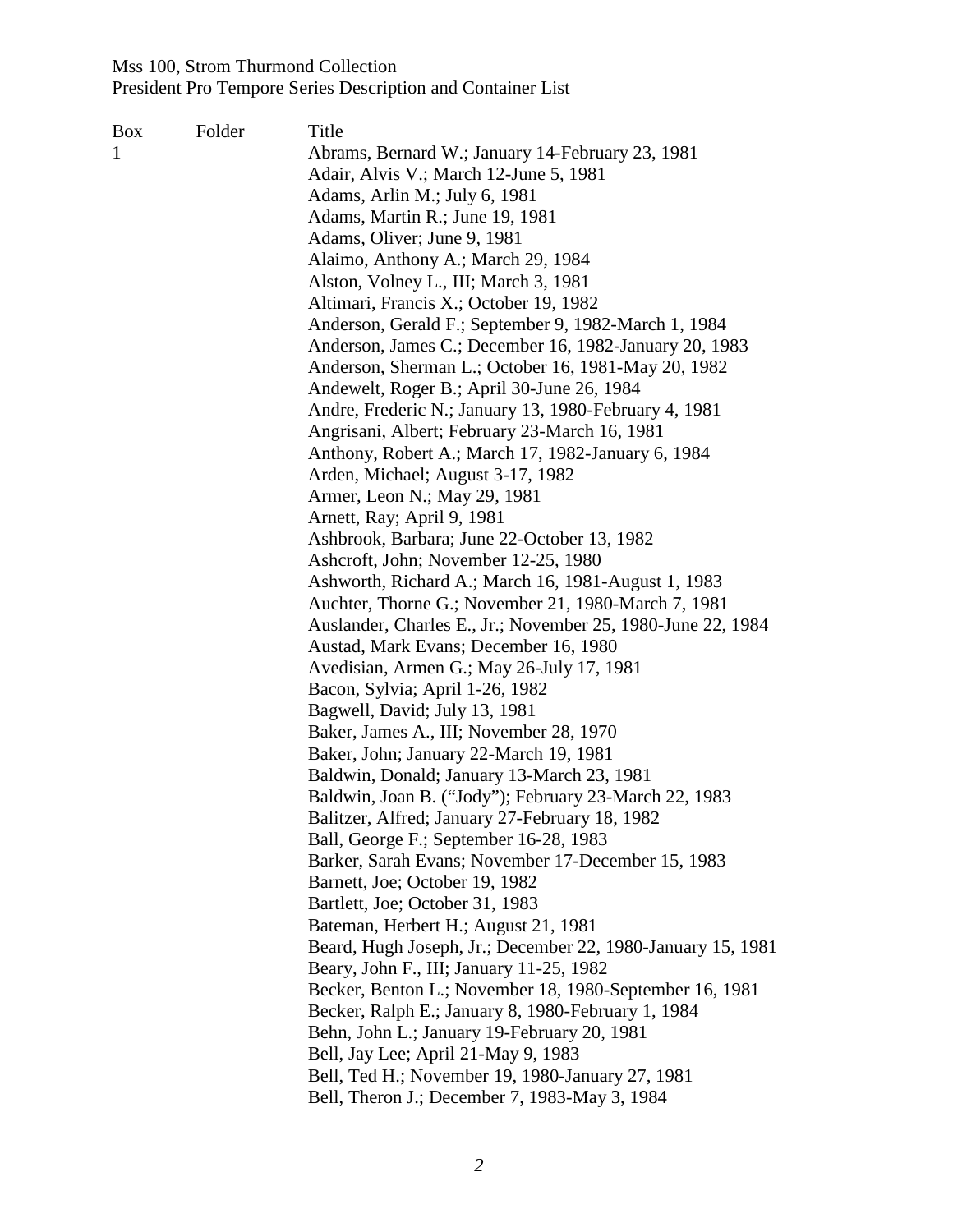| Folder | Title<br>Bensinger, Peter; January 30, 1981<br>Bentley, Helen D.; July 10-September 15, 1981<br>Benton, Tom; June 23, 1981<br>Berger, Caruthers G.; May 24-June 23, 1981<br>Bergner, Jane C.; September 23-October 29, 1981                                                                                                                                                                                                                                                                                                                                                                                                                                                                                                                                                                                                                                                                                                                                                                                                                                                                                                                                                                                                                                                                                                                                                                                                                                                                                                                                                                      |
|--------|--------------------------------------------------------------------------------------------------------------------------------------------------------------------------------------------------------------------------------------------------------------------------------------------------------------------------------------------------------------------------------------------------------------------------------------------------------------------------------------------------------------------------------------------------------------------------------------------------------------------------------------------------------------------------------------------------------------------------------------------------------------------------------------------------------------------------------------------------------------------------------------------------------------------------------------------------------------------------------------------------------------------------------------------------------------------------------------------------------------------------------------------------------------------------------------------------------------------------------------------------------------------------------------------------------------------------------------------------------------------------------------------------------------------------------------------------------------------------------------------------------------------------------------------------------------------------------------------------|
|        | Beigel, Allan, M.D.; March 30-June 5, 1981<br>Biggs, Lucy C.; January 30, 1981-August 9, 1983<br>Billings, Robert J.; January 28-February 27, 1984<br>Black, George LaDow; February 17-March 8, 1981<br>Black, Harold A.; Fall, 1979-August 20, 1981<br>Black, Walter E., Jr.; April 29, 1982<br>Blair, Homer O.; March 23-July 21, 1982<br>Bollinger, Stephen J.; April 21, 1981<br>Bolton, John R.; January 12-March 12, 1981<br>Bonner, Mark Healy; September 8, 1981-June 24, 1983<br>Booth, John W.; February 3-March 3, 1982<br>Borcherdt, Wendy; December 20, 1982-January 11, 1983<br>Boulay, Peter C.; January 15-March 1, 1982<br>Bousher, Charles A.; March 6-April 7, 1981<br>Boyd, Susan A.; September 6, 1983-May 7, 1984<br>Brady, Lawrence J.; November 16, 1980-March 10, 1981<br>Braggiotti, D. Chadwick; July 4-30, 1982<br>Bray, Harvey; March 20, 1981<br>Breedin, Brent; December 3, 1980-June 5, 1981<br>Brewster, Rudi M.; April 8-15, 1982<br>Bright, Simon M.; March 4-November 5, 1982<br>Brinkerhoff, John R.; December 10, 1981<br>Broome, David W.; December 18, 1980<br>Brown, Benjamin; January 29-December 10, 1981<br>Brown, Charles C.; April 22, 1983<br>Brown, Wallace E.; January 30-June 5, 1981<br>Brun, Roy L.; October 22, 1981<br>Bryan, Albert V., Jr.; January 10, 1983<br>Bub, Ronald L.; December 2-16, 1981<br>Bulgrin, Leila; June 28, 1983<br>Bundesman, Bernhard B.; July 29, 1980-April 28, 1981<br>Burgess, A. Franklin, Jr.; May 5-September 22, 1983<br>Burke, Maurice L.; May 20-September 25, 1981<br>Bush, Frederick M.; April 9, 1981 |
|        | Butler, Charles M., III; February 2-18, 1981<br>Canfield, Yolanda; November 19, 1981<br>Caldwell, Robert A.; December 9, 1980<br>Calio, Anthony J.; January 23, 1981<br>Calnan, C.J. (Neil); August 26-September 21, 1981<br>Calos, Steve; January 23, 1981                                                                                                                                                                                                                                                                                                                                                                                                                                                                                                                                                                                                                                                                                                                                                                                                                                                                                                                                                                                                                                                                                                                                                                                                                                                                                                                                      |
|        |                                                                                                                                                                                                                                                                                                                                                                                                                                                                                                                                                                                                                                                                                                                                                                                                                                                                                                                                                                                                                                                                                                                                                                                                                                                                                                                                                                                                                                                                                                                                                                                                  |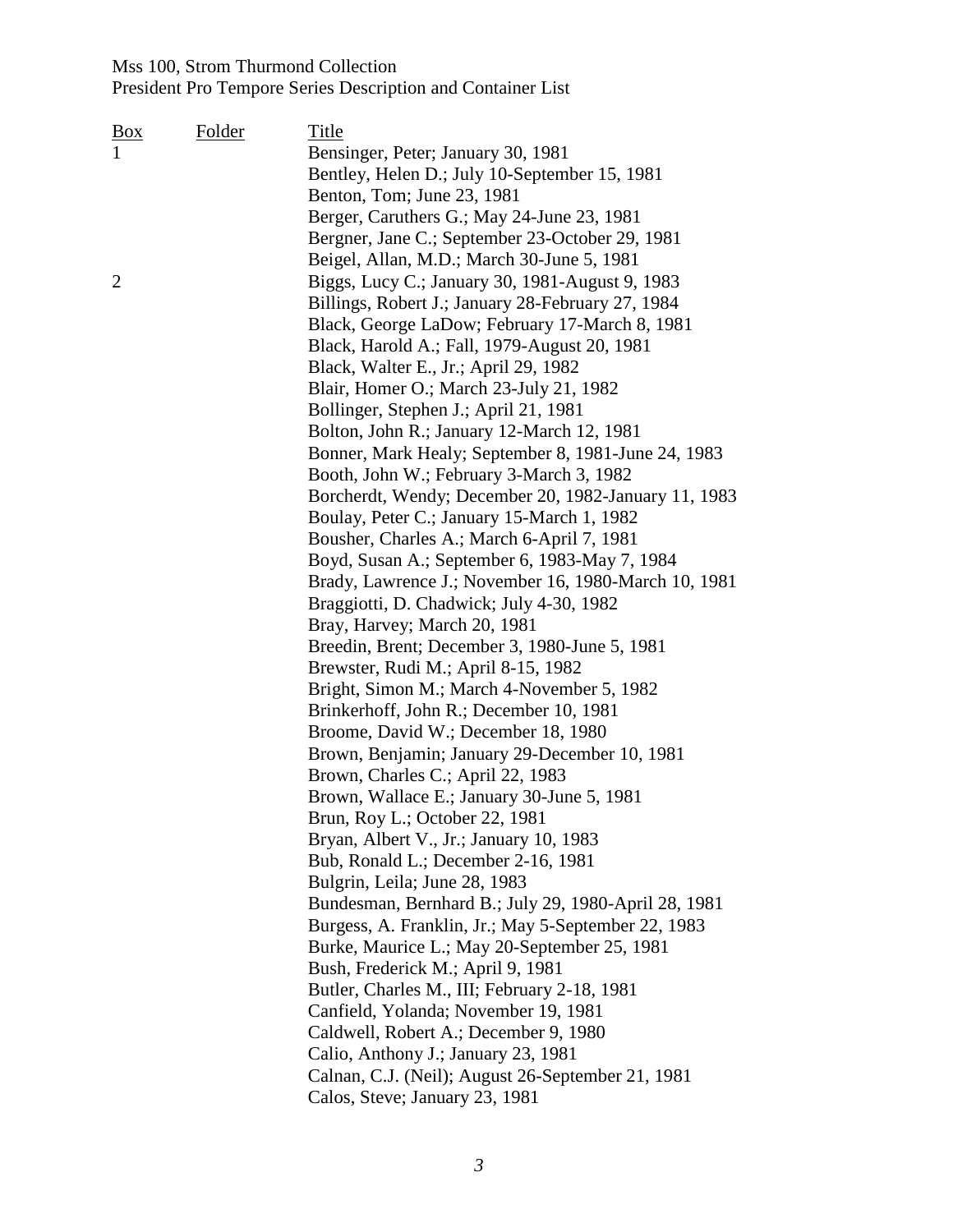| Box<br>$\overline{2}$ | Folder | <b>Title</b><br>Cameron, Allan W.; September 22, 1983-Febrtuary 15, 1984<br>Campbell, Robert S., Jr.; February 2-June 9, 1981<br>Campbell, Tom C.; December 5, 1980<br>Carey, James J.; June 7-August 7, 1981<br>Carhart, Thomas Merritt, III; December 23, 1980-April 22, 1982<br>Carley, John; January 10-February 2, 1984<br>Carlson, Norman; January 2, 1980-June 9, 1981<br>Carlucci, Frank; December 16, 1980<br>Carmen, Gerald P.; March 8-11, 1981<br>Carpenter, Harry E., III; July 15, 1981<br>Carson, Lane A.; March 9-May 11, 1981<br>Carter, Francis D.; June 5, 1984<br>Carter, Francis P.; April 26-October 20, 1982<br>Chafetz, Morris E.; January 15, 1982-January 6, 1983                                                                                                                                                                                                                                                                                                                                 |
|-----------------------|--------|-----------------------------------------------------------------------------------------------------------------------------------------------------------------------------------------------------------------------------------------------------------------------------------------------------------------------------------------------------------------------------------------------------------------------------------------------------------------------------------------------------------------------------------------------------------------------------------------------------------------------------------------------------------------------------------------------------------------------------------------------------------------------------------------------------------------------------------------------------------------------------------------------------------------------------------------------------------------------------------------------------------------------------|
| 3                     |        | Chapman, Leonard F.; December 15, 1980<br>Chu, Don-chean; March 11-June 15, 1981<br>Clapp, Charles L.; June 5-July 17, 1981<br>Clark, Bill; November 21, 1983<br>Clark, William D.; November 7, 1980-January 7, 1983<br>Clark, Willie Lee; April 22, 1981-March 24, 1982<br>Clarke, J. Calvitt, Jr.; November 22, 1982-May 25, 1983<br>Clement, Bob; April 6, 1981<br>Clinton, Thomas A., Jr.; [c. 1980]<br>Cobb, Richard; February 19-March 12, 1982<br>Cobb, Robert L.; May 19-24, 1982<br>Cocke, Erle, Jr.; February 2, 1982-November 14, 1983<br>Coenan, Dan F. (*); [c. January, 1981]-March 4, 1983<br>Coffey, John L.; August 24-September 9, 1981<br>Colaianni, Joseph V.; July 27-August 3, 1982<br>Coldren, John I.; September 9-23, 1982<br>Cone, Bruce W.; February 4-June 16, 1981<br>Connally, John; November, 1980<br>Conrad, C. Carson; February 10-18, 1981<br>Constantine, Manera A.; January 23-June 9, 1981<br>Conway, John (New Mexico); June 10-17, 1982<br>Cook, Alexander B.; March 20-June 9, 1981 |
|                       |        | Cook, George W. F.; September 24, 1981<br>Cook, William H.; September 29, 1983<br>Coolidge, Eliska Hasek; January 26-June 18, 1981<br>Cooper, Emmett E., Jr.; December 16, 1982-January 24, 1983<br>Cooper, Henry F., Jr.; February 4, 1982-October 4, 1983<br>Cordova, Roberto L.; April 9-June 1, 1982<br>Covington, William F.; February 2-June 9, 1981<br>Cowling, Edward W.; August 10-September 1, 1981<br>Crawford, Lester M., Jr.; February 2-June 9, 1981                                                                                                                                                                                                                                                                                                                                                                                                                                                                                                                                                          |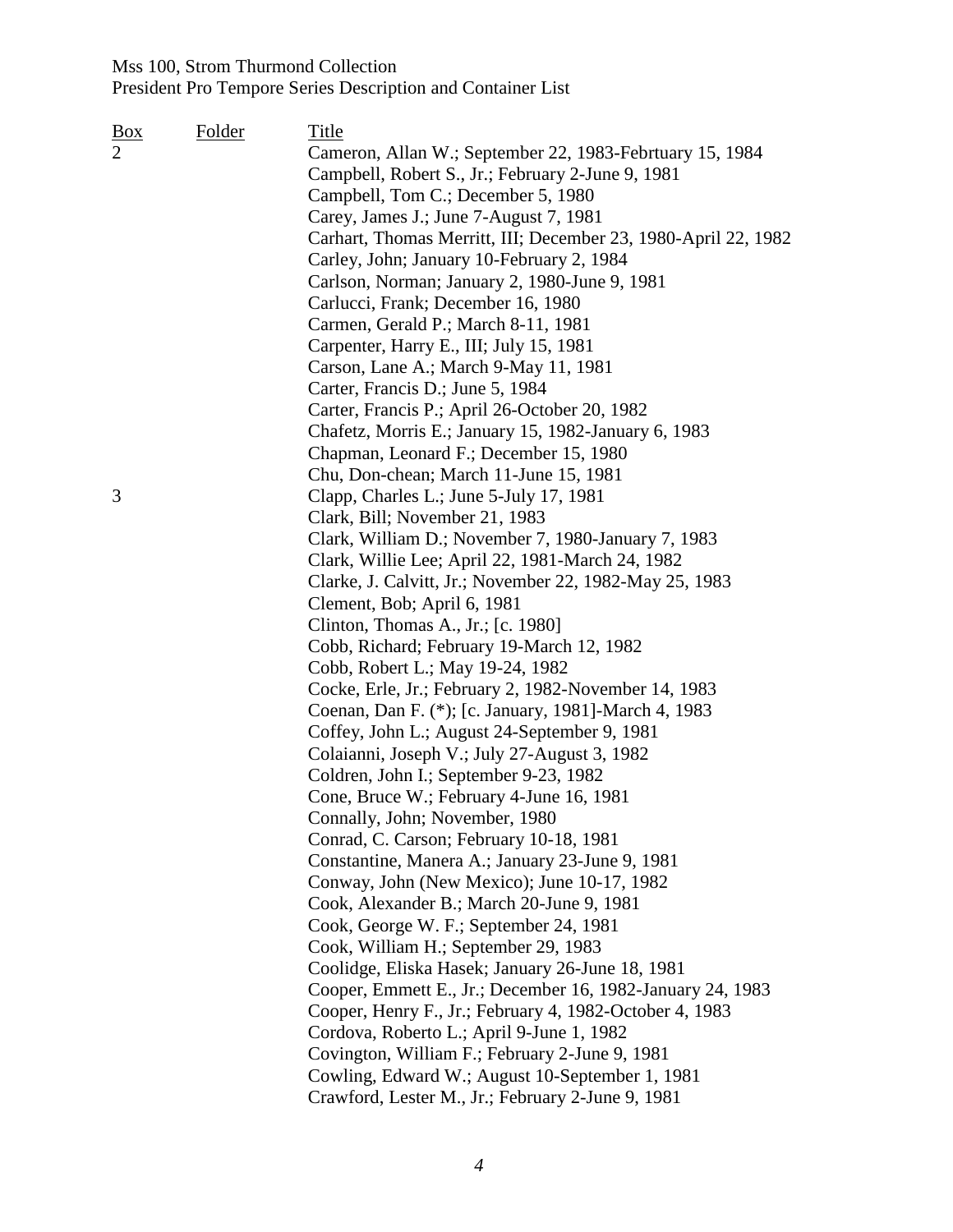| $\frac{Box}{angle}$ | Folder | Title                                                              |
|---------------------|--------|--------------------------------------------------------------------|
| 3                   |        | Creel, Carolyn W.; August 31, 1983                                 |
|                     |        | Creighton, John W.; April 2-10, 1981                               |
|                     |        | Crichton, Ann; December 18, 1980-January 14, 1981                  |
|                     |        | Cross, Billy Joe; February 4-June 9, 1981                          |
|                     |        | Crosscope, John A., Jr.; March 7, 1980-December 10, 1981           |
|                     |        | Crouch, Horace J., Jr. February 10-August 4, 1981                  |
|                     |        | Crowell, John B., Jr.; February 11-March 5, 1981                   |
|                     |        | Culver, Barbara G.; September 22-October 8, 1982                   |
|                     |        | Curlin, James W.; January 16-June 9, 1981                          |
|                     |        | Dagi, Teodoro F.; June 8-July 7, 1983                              |
|                     |        | Dance, William H.; May 1-14, 1981                                  |
|                     |        | Daniell, Robert G.; January 7-June 9, 1981                         |
|                     |        | Davenport, Lawrence F.; January 27-February 18, 1982               |
|                     |        | Davis, Roy B., Jr.; October 4-21, 1982                             |
|                     |        | Davis, Thomas G.; January 27-June 24, 1981                         |
|                     |        | DeAngelus, Alfred R.; June 5, 1981-March 8, 1982                   |
|                     |        | Dearie, Raymond; June 14-18, 1982                                  |
|                     |        | DeBartolomeis, Silvio James; [c. September, 1983]-January 20, 1984 |
|                     |        | DeBerry, Ben T.; October, 1982                                     |
| 4                   |        | Decker, Fred W.; June 9, 1981-January 24, 1983                     |
|                     |        | Dennis, Patricia Diaz; December 2, 1982-January 12, 1983           |
|                     |        | Dennis, Robert L.; November 17, 1980-June 18, 1981                 |
|                     |        | d'Eon, Leonard J.; January 19-March 27, 1981                       |
|                     |        | DePasse, Derrell B.; April 20-January 25, 1984                     |
|                     |        | Depew, Samuel H.; February 16-March 2, 1981                        |
|                     |        | Dickenson, Russell E.; December, 1980                              |
|                     |        | Dickey, Robert, III; June 5-August 21, 1981                        |
|                     |        | Dickinson, David S.; January 9-March 3, 1982                       |
|                     |        | diGenova, Joseph E.; April 27-September 28, 1981                   |
|                     |        | Donley, Michael B.; September 23-October 13, 1983                  |
|                     |        | Donnell, Ronald A.; April 23-May 29, 1981                          |
|                     |        | Douglas, Charles G., III; October 30-December 15, 1981             |
|                     |        | Douglas, H. Eugene; October 2-23, 1981                             |
|                     |        | Downen, Robert C.; July 26-31, 1982                                |
|                     |        | Draper, William H., III; April 27, 1981                            |
|                     |        | Drayton, Larry S.; August 4-September 3, 1982                      |
|                     |        | Dugan, John V., Jr.; January 6-March 12, 1981                      |
|                     |        | Dungan, Avalon L.; OCtober 29, 1980-March 25, 1982                 |
|                     |        | Dunham, Frank W., Jr.; January 22, 1981                            |
|                     |        | Dupuy, Kenneth L.; March 6, 1981-January 28, 1982                  |
|                     |        | Duvall, Donald Knox; June 4-September 9, 1982                      |
|                     |        | Eddy, Brenda Broz; March 4-April 4, 1983                           |
|                     |        | Edge, Dexter; October 24-December 12, 1983                         |
|                     |        | Edwards, Lionel S.; September 27-October 21, 1982                  |
|                     |        | Eluhow, Raymond; March 11-April 18, 1983                           |
|                     |        |                                                                    |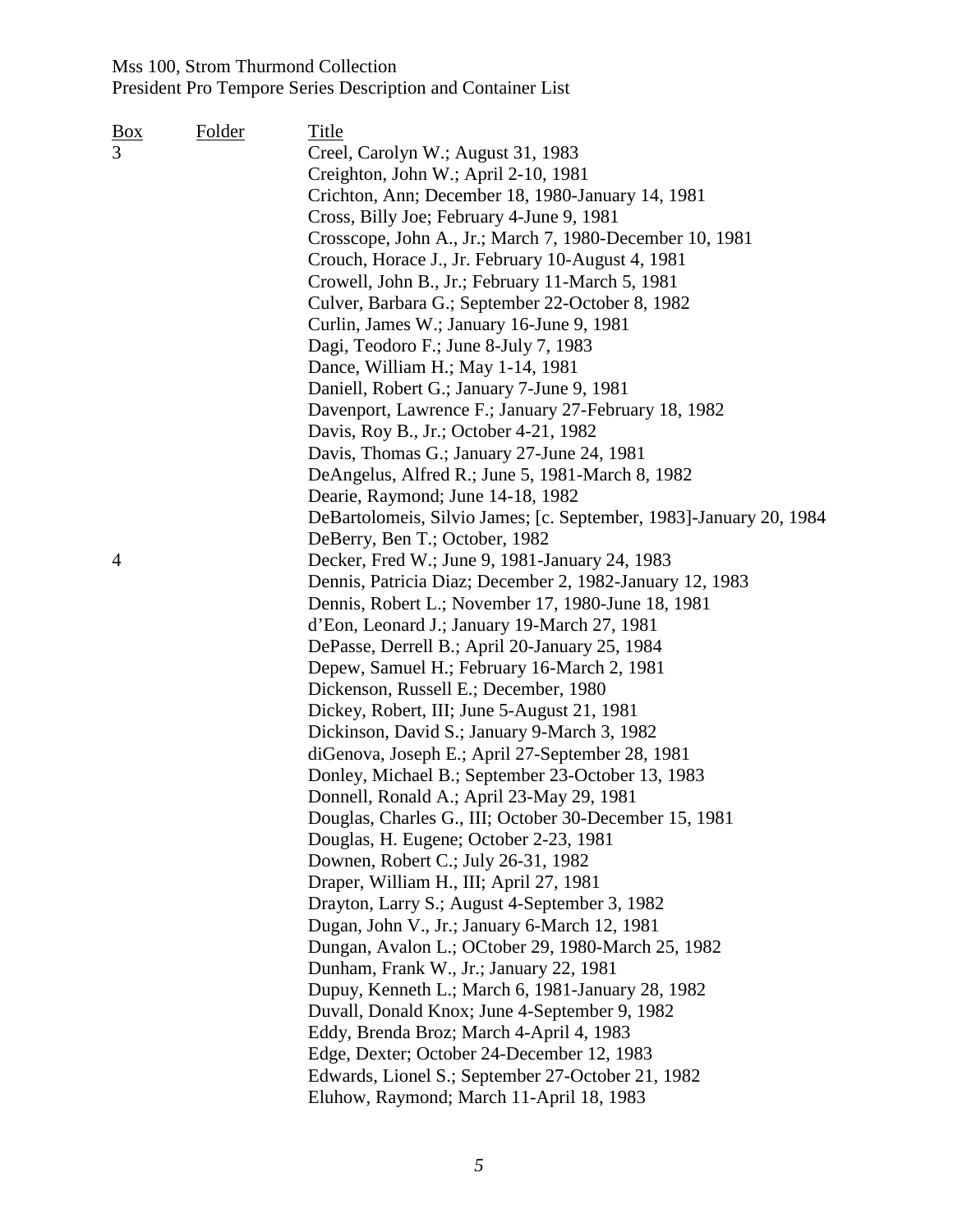| <u>Box</u> | Folder | Title                                                           |
|------------|--------|-----------------------------------------------------------------|
| 4          |        | Emmons, Ardath H.; April 23-May 14, 1981                        |
|            |        | Evans, John R.; April 13-November 30, 1983                      |
|            |        | Evins, William J.; March 28-April 7, 1983                       |
|            |        | Evono, Hordon H.; February 19-June 16, 1981                     |
|            |        | Fales, John; May 20-June 22, 1982                               |
|            |        | Farring, Richard R.; September 2-October 4, 1983                |
|            |        | Faubus, Orval E.; December 10, 1980-March 20, 1981              |
|            |        | Faulkner, Clarence E.; October 20-November 23, 1981             |
|            |        | Feldstein, Martin; September 22-24, 1982                        |
|            |        | Fitzgerald, David M.; July 21-November 13, 1981                 |
|            |        | Fitzgerald, Ernest; February 21-April 1, 1981                   |
|            |        | Flynn, John P.; January 10-June 9, 1981                         |
|            |        | Foley, Tom; March 18-April 5, 1983                              |
|            |        | Fonteno, John, Jr.; April 25-May 24, 1983                       |
|            |        | Foran, Kenneth L.; December 5-13, 1980                          |
|            |        | Fowler, Mark; January 30-May 12, 1981                           |
|            |        | Fox, Eric R.; November 14, 1980-June 9, 1981                    |
|            |        | Franke, Bonny S.; March 4-June 9, 1981                          |
|            |        | Freedenberg, Paul; October 7-November 17, 1983                  |
|            |        | Freeman, James W.; January 5-September 2, 1981                  |
|            |        | French, Donald J.; December 30, 1980-June 9, 1981               |
|            |        | French, Stuart P.; January 29-March 26, 1981                    |
|            |        | Friedell, Gilbert H.; January 10-February 12, 1982              |
|            |        | Friedman, Paul L.; April 6-23, 1981                             |
|            |        | Frost, Dilbert E.; January 13-July 17, 1981                     |
|            |        | Fulton, Robert; March 3-June 9, 1981                            |
| 5          |        | Gage, Hilda R.; April 7-May 10, 1982                            |
|            |        | Garrett, Thaddeus, Jr.; August, 1981-September 4, 1983          |
|            |        | Garwood, William L. ("Will"); November 17, 1980-October 2, 1981 |
|            |        | Gelb, Richard L.; October 21-November 24, 1982                  |
|            |        | Gerson, Stuart M.; January 24-March 9, 1983                     |
|            |        | Gieringer, Raymond E.; October 12, 1981                         |
|            |        | Gilbert, Alice L.; May 27-June 9, 1983                          |
|            |        | Giles, Albert L., Jr.; December 16, 1980-September 15, 1982     |
|            |        | Gingrich, Congressman Newt; February 2-March 4, 1981            |
|            |        | Giuffrida, Louis O.; June 5, 1981                               |
|            |        | Gleason Gerwin, Barbara; January 31-March 3, 1983               |
|            |        | Glover, Lydia E.; February 5-August 17, 1985                    |
|            |        | Godfrey, Otis H., Jr.; January 26-March 5, 1981                 |
|            |        | Golden, James O.; March 17-July 15, 1981                        |
|            |        | Goldfield, H. P.; March 2-15, 1982                              |
|            |        | Goodrich, George Herbert; April 9, 1982                         |
|            |        | Gordon, Harold J.; June 3-August 16, 1983                       |
|            |        | Gorsuch, Anne M.; February 18-23, 1981                          |
|            |        | Gradoville, Savery M.; July 13-31, 1981                         |
|            |        |                                                                 |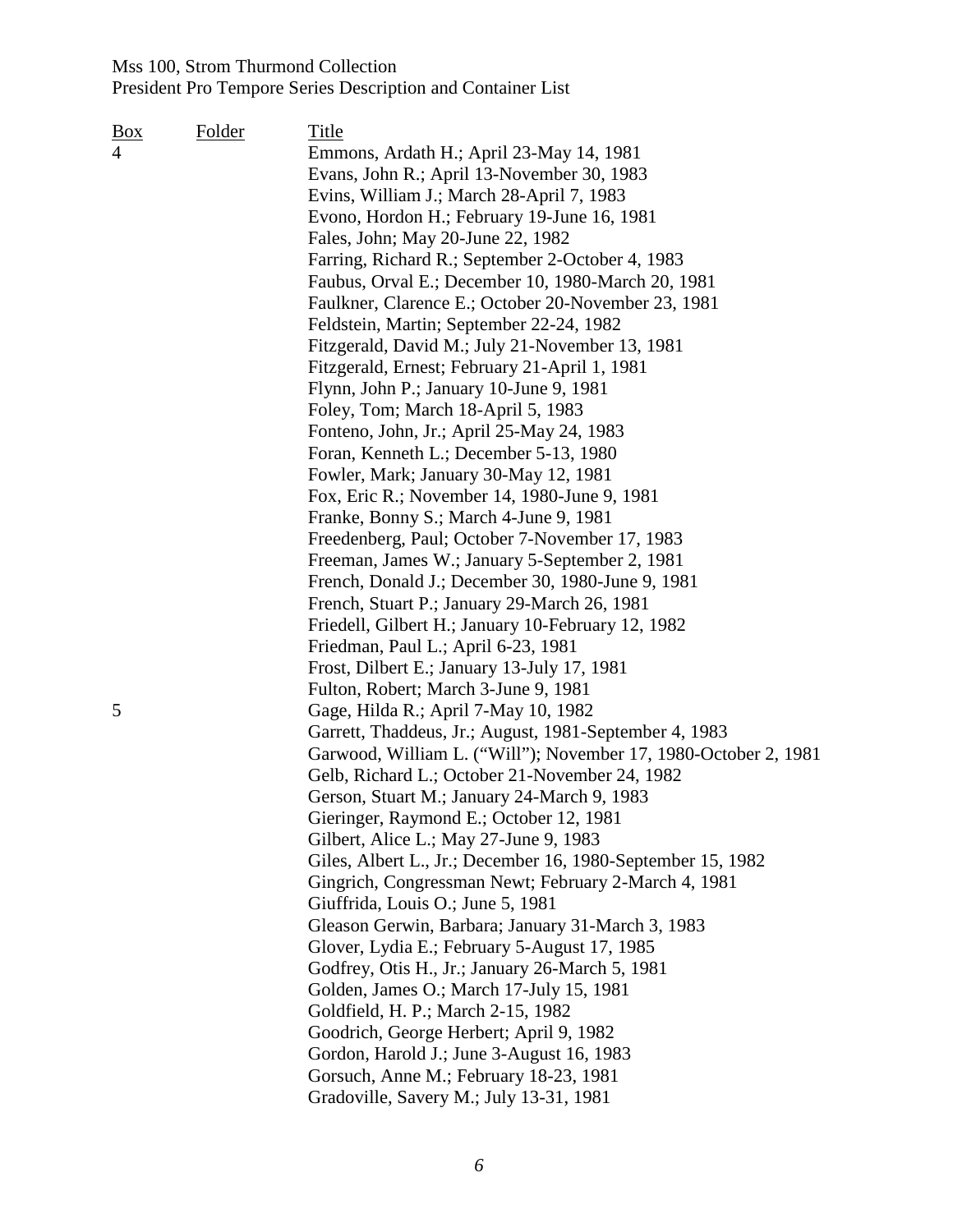| <u>Box</u> | Folder | Title                                                      |
|------------|--------|------------------------------------------------------------|
| 5          |        | Graham, Daniel O.; January 5-June 9, 1981                  |
|            |        | Green, Leslie; December 29, 1980-June 25, 1981             |
|            |        | Greenstreet, Willie E.; September 7-November 1, 1982       |
|            |        | Gregg, Arthur J.; February 16-June 9, 1981                 |
|            |        | Gresham, Robert C.; December 18, 1980-October 8, 1981      |
|            |        | Griffin, Emlyn I.; December 1, 1980-July 27, 1981          |
|            |        | Griffith Gibson, Mary Jo; January 6, 1981-February 5, 1982 |
|            |        |                                                            |
|            |        | Grove, H. Mark; January 15-March 26, 1981                  |
|            |        | Gubbins, Joan M.; December 30, 1980-June 9, 1981           |
|            |        | Gwyer, Joseph A.; February 6-18, 1982                      |
|            |        | Hackett, Barbara K.; March-August 12, 1983                 |
|            |        | Haig, General Alexander; January 7-December 12, 1980       |
|            |        | Hainsworth, Brad E.; November 7-26, 1980                   |
|            |        | Hale, Russell D.; March 10-17, 1981                        |
|            |        | Haley, J. Evetts; June 3-July 13, 1981                     |
|            |        | Hall, John E.; December 1, 1980-February 2, 1981           |
|            |        | Hall, Ralph E.; November 26, 1980-July 29, 1981            |
|            |        | Hamilton, J. Andrew; february 3, 1981-October 5, 1983      |
|            |        | Hamlin, Charles Franklin; March 4-23, 1982                 |
|            |        | Hammond, Julian B.; February 25-April 22, 1982             |
|            |        | Harper, Sara J.; July 22-September 3, 1982                 |
|            |        | Harrington, Frank J.; February 4-April 2, 1982             |
|            |        | Harris, Stanely S.; August 14-20, 1981                     |
|            |        | Harrison, William; November 17-December 5, 1980            |
|            |        | Hart, B. Sam; September 18, 1981-March 9, 1982             |
|            |        | Hartzog, B.G. (Jerry), Jr.; November 21, 1980-June 9, 1981 |
|            |        | Harvey, James; August 14-19, 1981                          |
|            |        | Harvey, Tom; October 15-19, 1982                           |
|            |        | Hawk McCabe, Jane; August 28-September 10, 1984            |
|            |        | Hawkes, Phillip N.; June 10, 1981                          |
|            |        | Hayes, Junius, III; December 22, 1980-March 17, 1982       |
| 6          |        | Healy, Catherine B.; November 26-December 12, 1981         |
|            |        | Heisey, Mark McKay; November 1, 1982-March 15, 1983        |
|            |        |                                                            |
|            |        | Helmbrecht, Richard K.; February 25-April 2, 1982          |
|            |        | Helms, J. Lynn; November 25, 1980-June 9, 1981             |
|            |        | Henderson, Douglas B.; November 18, 1982-January 4, 1983   |
|            |        | Hernandez, John W.; January 22-March 12, 1981              |
|            |        | Herrington, John S.; February 3, 1983-February 6, 1985     |
|            |        | Hewitt, Frankie; 1980-September 10, 1981                   |
|            |        | Hill, James C.; November 4-December 13, 1982               |
|            |        | Hill, Sonya; November 12, 1980                             |
|            |        | Holcomb Hall, Cynthia; November 23, 1981                   |
|            |        | Jabs, Albert E.; March 26-October 3, 1984                  |
|            |        | Jenkins, John; September 14, 1983-July 23, 1984            |
|            |        | Jennett, J. Charles; August 5, 1983-July 23, 1984          |
|            |        |                                                            |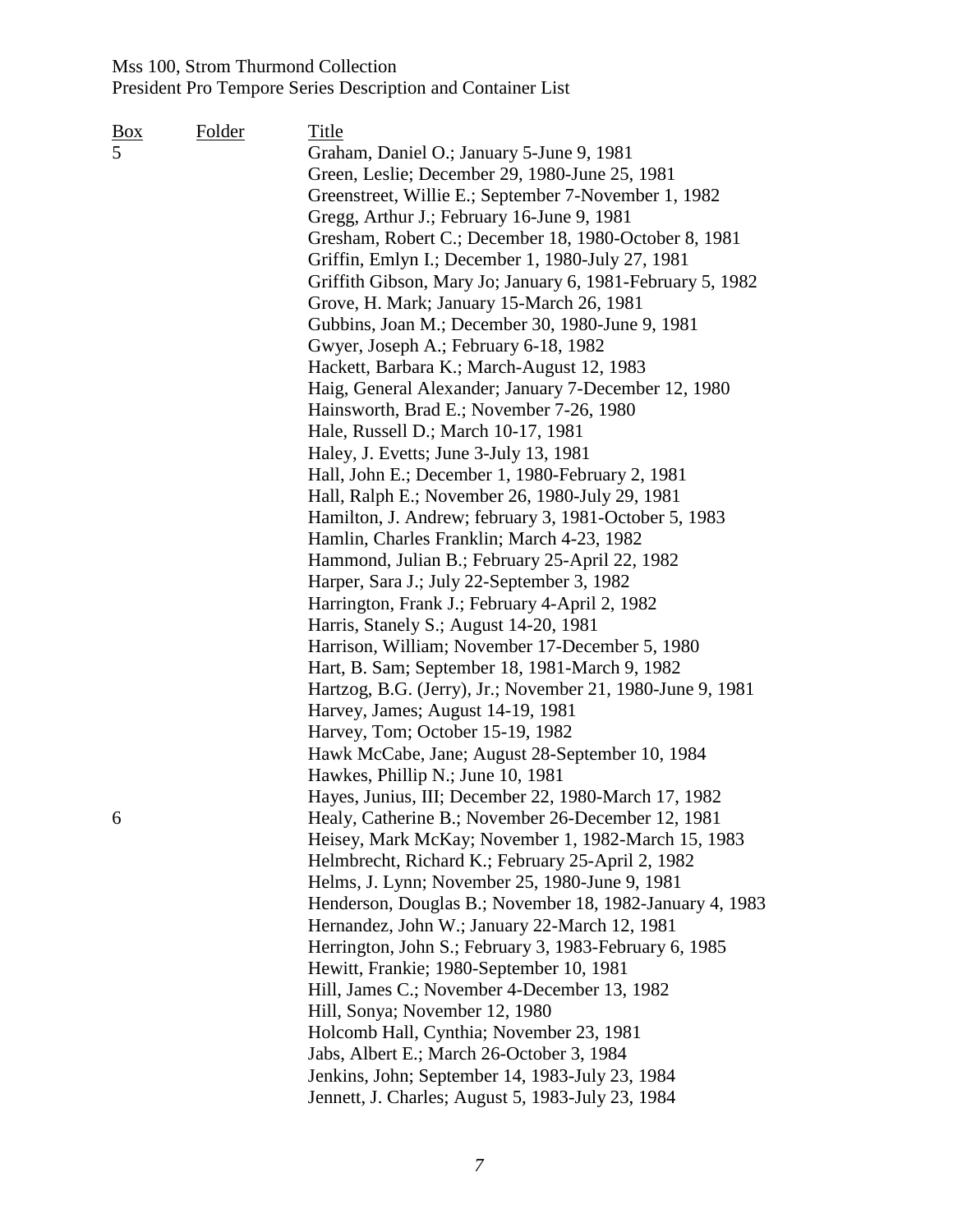| Box | Folder | Title                                                           |
|-----|--------|-----------------------------------------------------------------|
| 6   |        | Jennings, Kathleen P.; October 31, 1983-May 15, 1985            |
|     |        | Johnson, Robert A.; April 25, 1983-July 23, 1984                |
|     |        | Johnson, Sandra K.; March 3, 1983-July 23, 1984                 |
|     |        | Jones, Grady M.; December 4, 1980-July 23, 1984                 |
|     |        | Jones, G. Yvonne; May 24-October 3, 1984                        |
|     |        | Kilian, Leonard A., Jr.; February 17, 1983-July 23, 1984        |
|     |        | Kinder, Gail Beth; July 7, 1982-July 23, 1984                   |
|     |        | King, Henry Spencer (*); November 19, 1980-July 23, 1984        |
|     |        | Kinney, William L., Jr.; December 30, 1980-July 23, 1984        |
|     |        | Kohn, Robert A.; December 1, 1983-July 23, 1984                 |
|     |        | Kuhlman, James Allen; May 18, 1983-July 23, 1984                |
|     |        | LaCouture, Ronald A.; July 21, 1981-July 23, 1984               |
|     |        | Lamb Matthews, Anne; January 9, 1981-July 30, 1984              |
|     |        | Larkins, Frank D.; May 15-July 16, 1985                         |
|     |        | Lee, James H., Jr.; October 5, 1981-July 23, 1984               |
|     |        | Luthi, Harry; December 11, 1983-July 27, 1984                   |
|     |        | MacDonald, Roderick, Jr.; March 10, 1982-August 6, 1984         |
|     |        | Martin, John L. ("Pepper"); August 23-October 24, 1984          |
|     |        | Mayer, J. Harold, Jr.; February 28-July 30, 1984                |
|     |        | McCall, Cecil C.; March 16, 1983-July 30, 1984                  |
|     |        | McClary, Clebe (*); 1979-July 30, 1984                          |
| 7   |        | McLean, Edward L.; September 23, 1983-July 30, 1984             |
|     |        | McLeod, David H., Sr.; April 13, 1981-October 17, 1984          |
|     |        | McMaster, Henry D.; January 15, 1981-July 30, 1984              |
|     |        | Metts, James R. (*); November 19, 1980-February 11, 1985        |
|     |        | Milam, Robert A., III; October 27, 1982-October 1, 1984         |
|     |        | Miley, Richard E.; July 16-December 21, 1984                    |
|     |        | Mirse, Ralph T.; April 1, 1982-July 31, 1985                    |
|     |        | Morell, Victor Ramirez; July 27-September 4, 1984               |
|     |        | Nichols, Joyce H.; May 23-September 24, 1984                    |
|     |        | Norton, Sheryll; March 9, 1981-April 12, 1985                   |
|     |        | Odom, Ralph A.; January 11, 1983-August 21, 1984                |
|     |        | O'Tuel, Marcy B. ("Max"); April 21, 1981-August 21, 1984        |
|     |        | Owen, Roy H.; February 10-August 21, 1984                       |
|     |        | Patrick, G. Bryan; November 10, 1980-June 7, 1985               |
|     |        | Patrick, Larry W. (*); January 27, 1981-May 14, 1985            |
|     |        | Patterson, Robert A. ("Sonny"); June 16, 1981-September 4, 1984 |
|     |        | Peebles, Charlie H., Jr. (*); December 4, 1980-December 7, 1984 |
|     |        | Pendarvis, J. M. ("Butch"); December 23, 1982-December 7, 1984  |
|     |        | Perrow, Moss H. (*); December 10, 1980-December 7, 1984         |
|     |        | Peters, J. Elbert; March 6, 1981-October 3, 1984                |
|     |        | Phelps, Thelma E.; November 19, 1980-December 7, 1984           |
|     |        | Pigg, Lawrence L.; January 7, 1982-December 7, 1984             |
|     |        | Pilver, Maurice J.; February 8, 1982-December 7, 1984           |
|     |        |                                                                 |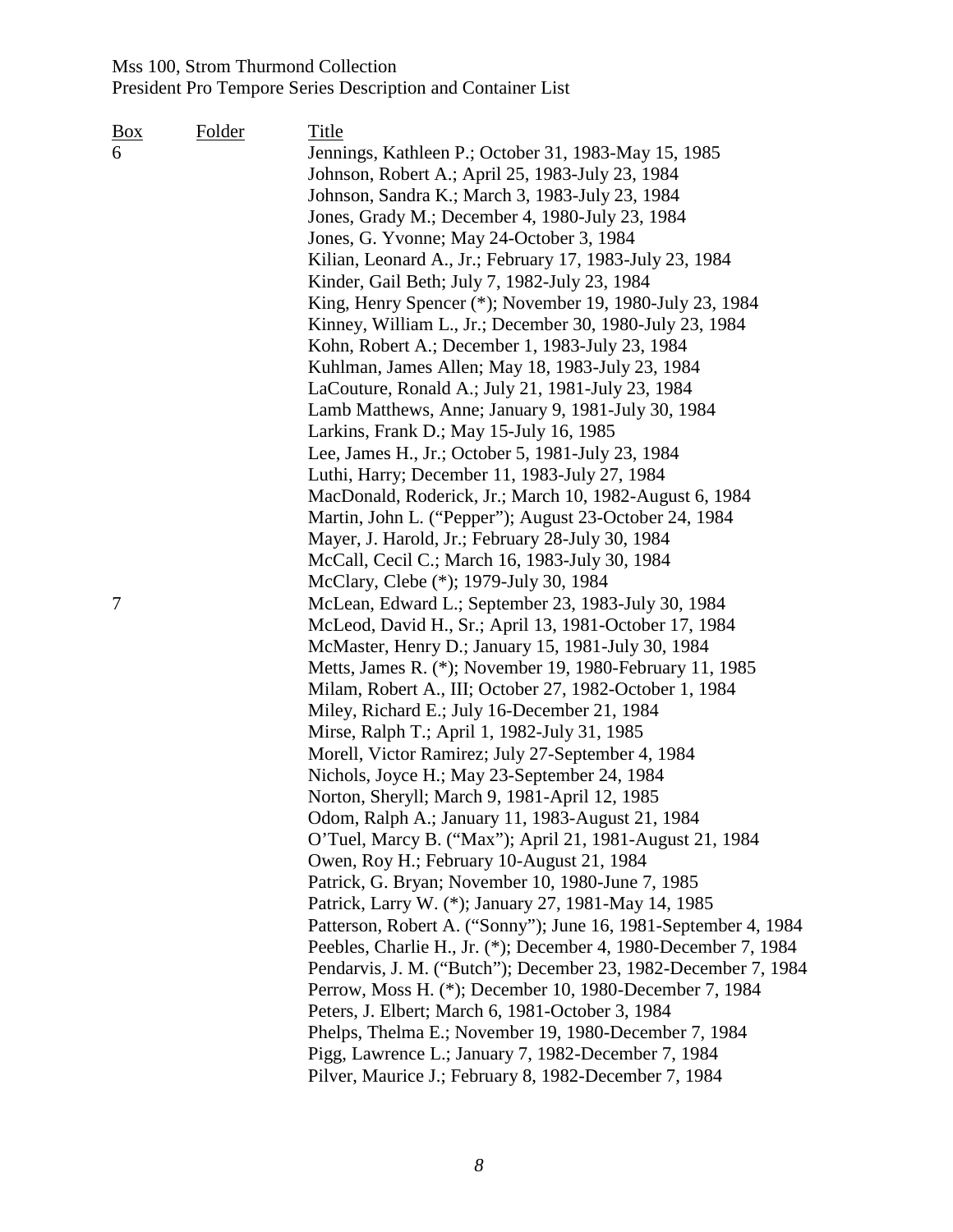| <u>Box</u>     | Folder | Title                                                                                                        |
|----------------|--------|--------------------------------------------------------------------------------------------------------------|
| $\overline{7}$ |        | Plowden, William C., Jr. (*); November 19, 1980-December 7, 1984                                             |
|                |        | Ponder, Henry; November 13, 1981-December 7, 1984                                                            |
|                |        | Porter, Kenneth C. (*); December 11, 1980-December 7, 1984                                                   |
|                |        | Redfern II (*); May 14, 1981-December 10, 1984                                                               |
|                |        | Reynolds, Clark G.; September 3, 1982-December 10, 1984                                                      |
|                |        | Ritzheimer, Gerald R. (*); November 26, 1980-December 10, 1984                                               |
|                |        | Rogers, Robert; August 7, 1981-December 10, 1984                                                             |
|                |        | Rose, B. D. Boykin; January 27, 1981-December 10, 1984                                                       |
|                |        | Rosenak, Janice M. (*); May 23, 1983-December 10, 1984                                                       |
|                |        | Rudy, George (*); February 24, 1981-December 10, 1984                                                        |
|                |        | Rushing, Ben L.; June 2, 1983-December 10, 1984                                                              |
| 8              |        | Salter, Guenter E.; March 9, 1982-December 10, 1984                                                          |
|                |        | Savage, Andrew J., III; October 7, 1981-December 10, 1984                                                    |
|                |        | Shuman, Lloyd D.; October 10, 1983-December 10, 1984                                                         |
|                |        | Sexton, C. D.; December 14, 1983-December 10, 1984                                                           |
|                |        | Shaffer, Walter L. (*); April 27, 1981-December 10, 1984                                                     |
|                |        | Sheppard, Dalton; December 21, 1981-December 10, 1984                                                        |
|                |        | Sigety, Birge; September 26, 1983-October 3, 1984                                                            |
|                |        | Simons, Charles E., Jr. (*); November 17, 1980-December 10, 1984                                             |
|                |        | Simpson, William P. (*); December 12, 1980-December 10, 1984                                                 |
|                |        | Sims, Priscilla; March 23, 1981-December 10, 1984                                                            |
|                |        | Sirmans, G. Stanley; November 14-22, 1983                                                                    |
|                |        | Slattery, David J.; October 5, 1982-December 10, 1984                                                        |
|                |        | Slocum, Meg; January 20, 1981-December 10, 1984                                                              |
|                |        | Smith, John G. (*); January 5, 1981-December 11, 1984                                                        |
|                |        | Smith, Karl G. (*); November 6, 1980-December 11, 1984                                                       |
|                |        | Smith, Marvin L. (*); March 25, 1981-December 11, 1984                                                       |
|                |        | Smith, Victoria A.; October 15, 1981-December 11, 1984                                                       |
|                |        | Spratt, J. Lee; September 16, 1983-December 11, 1984                                                         |
|                |        | Stepp, Benjamin R.; July 19, 1981-December 11, 1984                                                          |
|                |        | Surles, G. Anderson; July 1, 1983-December 11, 1984                                                          |
|                |        | Sylvester, Barbara T.; May 28, 1981-December 11, 1984                                                        |
|                |        | Tanner, James; July 15, 1982-December 11, 1984                                                               |
|                |        | Tatum, James B. (*); December 19, 1980-December 11, 1984                                                     |
|                |        | Taylor, Henry H.; November 11, 1980-December 11, 1984                                                        |
|                |        |                                                                                                              |
|                |        | Taylor, Robert; October 8, 1981-December 11, 1984<br>Thomas, John W. (*); January 23, 1981-December 11, 1984 |
|                |        |                                                                                                              |
|                |        | Thompson, LeDare H.; January 26, 1981-December 11, 1984                                                      |
|                |        | Thrailkill, Ben E., Jr. (*); November 25, 1980-December 11, 1984                                             |
|                |        | Tindale, Dee (*); November 21, 1980-December 11, 1984                                                        |
|                |        | Tirrell, Elvin D. (*); November 17, 1980-December 11, 1984                                                   |
|                |        | Tripplett, Tom (*); January 14, 1981-December 11, 1984                                                       |
|                |        | Truesdale, Liston (*); June 5-December 11, 1984                                                              |
|                |        | Turner, Charles T. (*); November 24, 1980-December 12, 1984                                                  |
|                |        | Uldrick, Virginia; November 19, 1981-December 12, 1984                                                       |